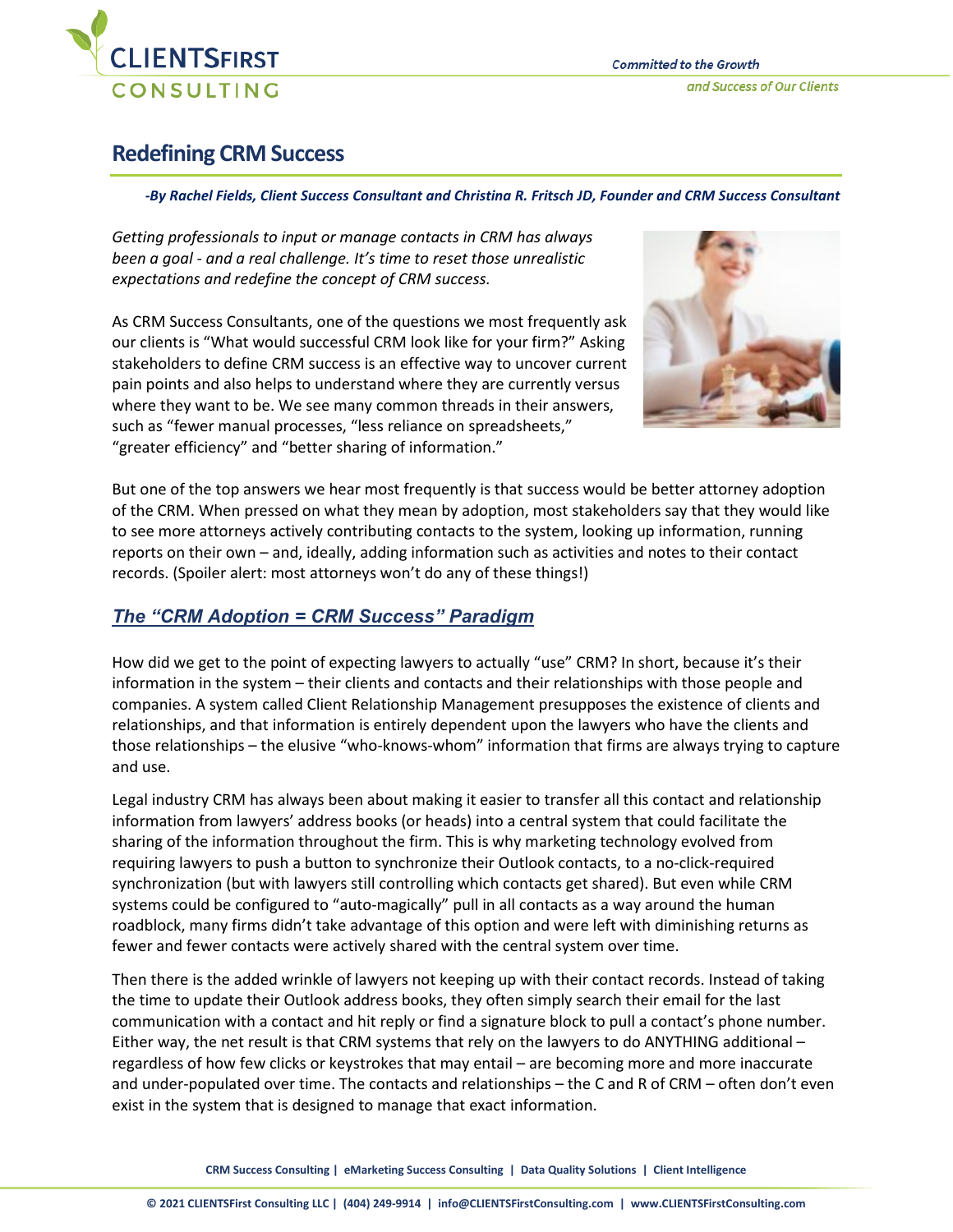## *The "CRM Adoption" Reality*

The truth is that the firms that define CRM Success by attorney adoption are setting themselves up for disappointment if not failure. Why? Because time is money in a law firm – literally – and learning to use CRM and entering information into it require spending non-billable time, which most lawyers are not willing to do. There are other reasons too: some more senior lawyers are not interested in learning new technology, many CRM systems are not user-friendly and can be difficult to navigate and, for the vast majority of firms, there is no mandate (or sometimes even encouragement) from firm leadership for lawyers to use the CRM system. This is one of the main reasons it's estimated that [up to 70% of CRM](https://hbr.org/2018/12/why-crm-projects-fail-and-how-to-make-them-more-successful)  [implementations fail to meet expectations.](https://hbr.org/2018/12/why-crm-projects-fail-and-how-to-make-them-more-successful)

Is CRM "failure" the fault of the lawyers, the technology, or just unrealistic expectations? One of the benefits of working in the legal marketing technology industry for so long is the perspective we have gained from years of experience with law firm marketing technology. After seeing hundreds of firms experience what they consider "failed" CRM implementations, it may be helpful to redefine success and acknowledge that firms may be less disappointed if they had more realistic expectations.

Over the last few years, a new technology has emerged that has proven to be a game-changer: Enterprise Relationship Management (ERM) systems. ERMs were developed to harvest the vast quantity of meta-data available from email traffic to answer the simple question that [CRM](https://clientsfirstconsulting.com/services/client-relationship-management/) alone has failed to successfully answer, which also happens to be the cornerstone of marketing a professional services firm: who knows whom and how well? These [ERM systems](https://clientsfirstconsulting.com/services/system-experience-expertise/) create relationship information between a contact and the lawyers in the firm they are emailing. This relationship information is based on the recency and frequency of emails between a lawyer and a contact. Some systems can also be configured to include calendar appointments in calculating the strength of a relationship.

Unlike CRM-based who-knows-whom identification, which was strictly a snapshot, dependent solely upon capturing which firm member *shared* a particular contact and therefore (it was assumed) *knew* that contact, ERM systems can dynamically calculate strength of a relationship over time. Practically, this means that relationship reporting with ERM is going to be more reliable in the long term because it is designed to reflect real-time changes in communication patterns. For example, a partner may have a relationship with a client today and because of their frequent communication related to a matter, the strength is calculated to be a 5. But if the matter ends and their communication becomes less frequent, the partner's relationship with that client may drop over time to a 2. Meanwhile, a new partner working with the same client on a new matter will see their score increase the more communications are sent.

ERM systems also include an essential function called signature capture or scraping, which allows the system to create a contact record based on the contact's email signature block. Now, we can automatically create complete and fairly accurate contact records that contain first name, last name, job title, company, email, phone number and sometimes even a physical address. This saves the attorneys (and/or their assistants) considerable time because all they have to do is continue with their daily work, aka billable client work. Basically, ERM let's lawyers be lawyers.

It's important to note that while the information captured from a signature block is often actually superior to Outlook contact data, which can be incomplete, incorrect or dated, ERM systems are not perfect, so some human review by a trained [data quality professional or data steward](https://clientsfirstconsulting.com/services/true-dq-data-quality-solution/) is essential to ensure that the data is captured accurately.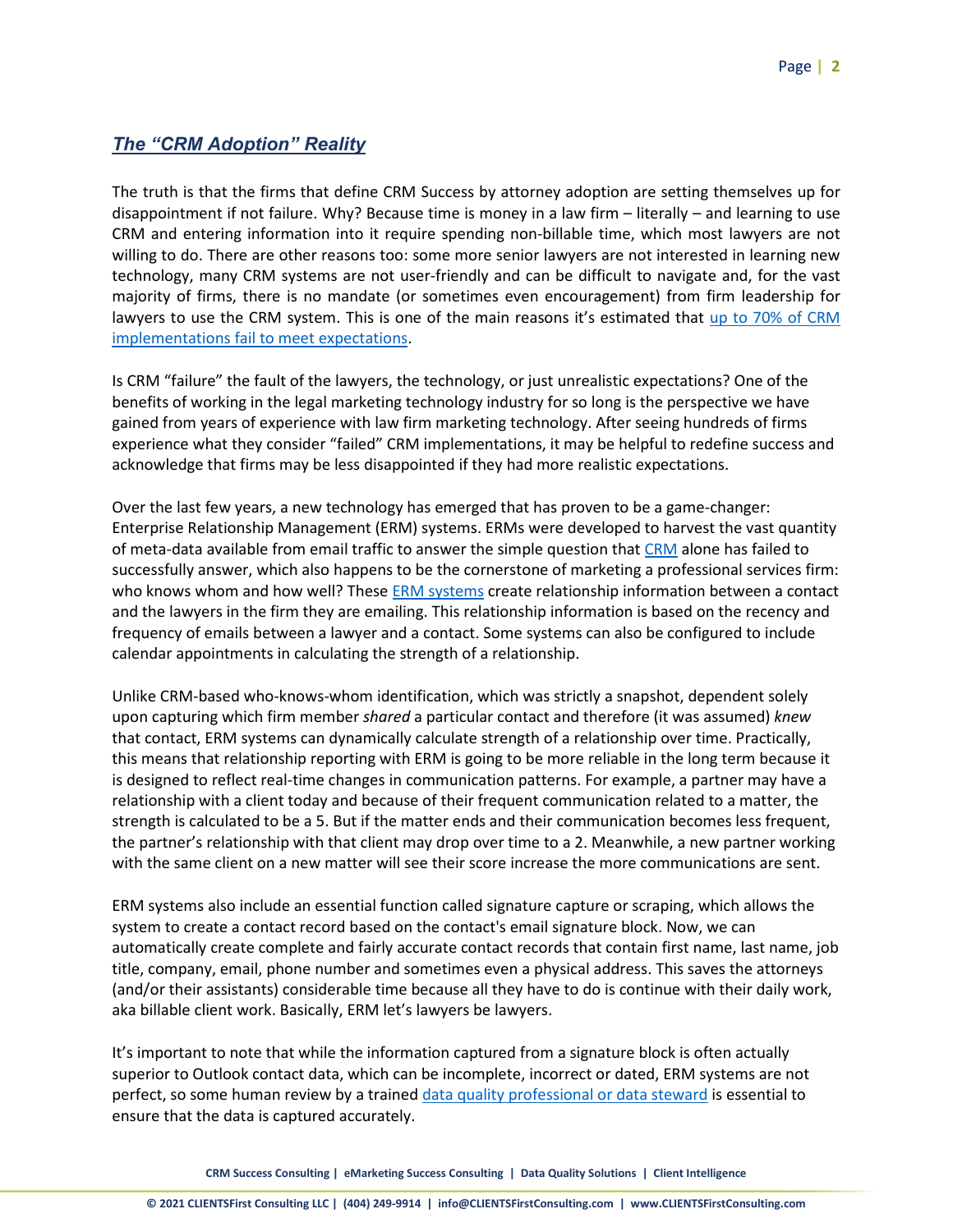# *CRM System Use Redefined*

The good news is that with many of the CRM systems with ERM functionality, the lawyers don't even have to be licensed users of the CRM. They will be 'using' the system just by doing what they normally do, communicating regularly with clients for business or business development. They can now be essentially removed from the CRM data input process and are no longer required to create, update and share their contacts and relationships. Meanwhile, Marketing and BD professionals can now get the information they need to effectively communicate, target and segment. By eliminating the "CRM adoption" roadblock, we have new freedom to define new metrics that are meaningful and can actually support business development success. Now that's success.

Now that Enterprise Relationship Management (ERM) systems can be implemented to identify relationships and allow contact records to be created and updated in a CRM without additional work on the part of the professionals or their assistants, we have an added opportunity to redefine what a successful CRM implementation would look like.

It seems like we have forever been defining CRM success in a Professional Services firm as adoption, aka the number of professionals who are "using" the system – and using has been defined as logging in and entering information like contacts, notes and activities.

With the new CRM-ERM model, CRM adoption no longer needs to be interpreted this way. Instead, adoption can mean using CRM data to inform business development decisions and help with managing relationships with Clients and prospects. Suddenly, adoption equals value, which is a win!

However, this paradigm shift from users entering data to users leveraging data does pose a few challenges, which necessitates a discussion of the role – and importance – of communications and training in CRM success.

Just as the users' role in CRM has been transformed by the arrival of ERM systems, communications and training must also be adapted to accommodate the new CRM-ERM landscape. While we've always advocated taking a ["what's in it for me"](https://clientsfirstconsulting.com/when-attorneys-ask-whats-in-it-crm-for-me/) approach to communications and training  $-$  where the professionals were told "if you do this, then you get that"- now we can focus on *what* they are going to get and *how* they can use the information. It's much more "carrot" and much less "stick" because they don't really need to DO anything to get the data.

#### *Communications*

Without the need to brace professionals for learning new technology and changing their behavior, the tone of communications regarding the CRM initiative can be more "ta-da!" (as in, check out these benefits) and less "to do!" (as in, here's what you need to do.)

Additionally, if you start to plan and [build key reports](https://clientsfirstconsulting.com/12-reports-to-boost-crm-adoption-and-roi/) as the ERM is being implemented, you can circulate that information to the professionals sooner than was previously possible. It can be helpful to provide them with a menu of sample reports to get their interest, such as relationships with top Clients, strongest relationships with key contacts, increasing relationship scores or potential at-risk Clients where scores are declining, client team connections and/or "lonely" clients with no or few relationships